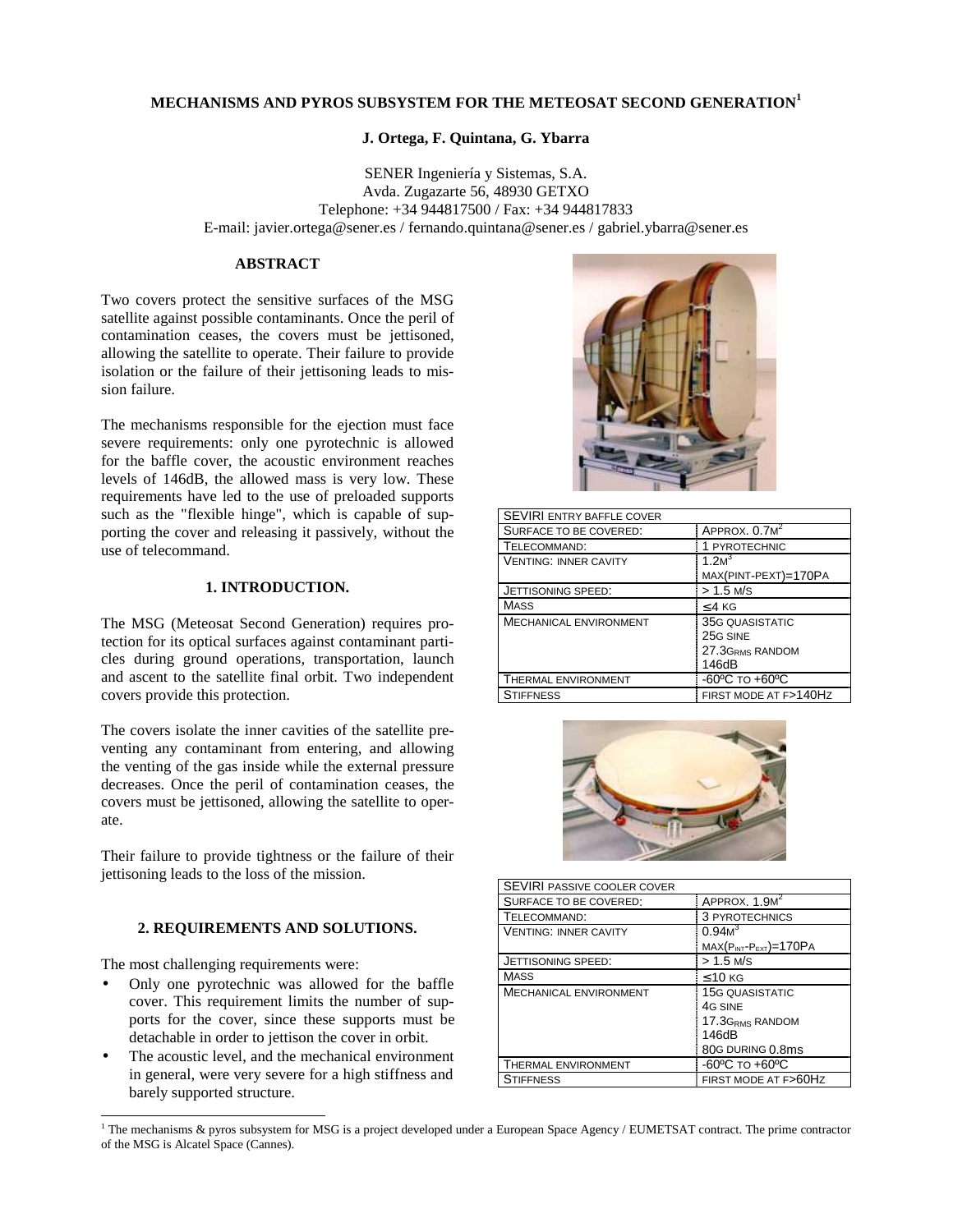#### **2.1 Preloading.**

The easiest way to support a detachable cover is fixing it with several pyrotechnically removable joints. But in this case, the number of pyrotechnic devices was limited to one (baffle cover) or three (cooler cover) and these were not sufficient unless additional non-pyrotechnical supports were added. The solution chosen to solve this problem was using support points where contact was ensured applying a constant preload.

## SEVIRI cooler protective cover.

The cooler cover is supported at six points: three preloaded points and three pyrotechnically detachable support points. The cover is round and all the support points are distributed symmetrically on the perimeter: between each two pyrotechnic mechanisms there is one preloaded intermediate hard support point.



M->Pyro mechanism<br>hard support C->Intermediate\_hard support<br>S->Kick springs

*Figure 1. Cover support points and distribution.*

The preload in the intermediate hard support points is produced deforming the cover (sandwich panel). The deformation of the cover is produced joining the two parts of the pyro mechanism: the gap between these two parts is calculated to produce the desired preload (see Figure 3).



*Figure 2. SEVIRI cooler cover preloading.*

#### SEVIRI entry baffle protective cover.

The baffle cover is supported at five points: four preloaded support points and one pyrotechnically detachable support point. The design of the preloaded support points ensured that if the pyrotechnic was activated, the cover would detach completely.



*Figure 3. Cover support points and distribution.*

For this preloaded support joints to work properly, the following requirements must be necessarily fulfilled:

- The joined parts must be easily detached without interference and with the lowest friction possible.
- The joined parts must be kept together by the action of an external force (preload). This force must be higher than the maximum separation effort that may be caused by the thermal or mechanical environments (vibration, acoustic, thermal loads).
- Cold welding must be avoided.

The preload, in these covers, is applied deforming some elements of the cover. The work sequence is 1)"flexible hinge" preloading, 2)"kick spring" preloading, 3)panel preloading, 4)launch and ascent, and 5)jettisoning.

This sequence is simpler for the cooler cover. The cooler cover is jettisoned perpendicularly to the mounting plane of the cover. After being jettisoned the cover moves parallel to itself as it distances from the satellite.

This is not the case of the baffle cover. The baffle cover, once the pyrotechnic cutter releases the cover, rotates around the hinge support. Once a critical angle is achieved, the cover gets disengaged from the hinge and distances freely. Therefore, in addition to the translational motion of the cooler cover, the baffle cover has a rotational motion.

Figure 4 shows this process schematically.



*Figure 4. Structural and functional concept of the SEVIRI entry baffle cover.*

1) "Flexible hinge" preloading. The flexible hinge is a very simple titanium piece that allows supporting the cover at one point preloading the joint. There are two of these pieces, both of them at the same side of the cover. Once the cover is engaged at the flexible hinges, it is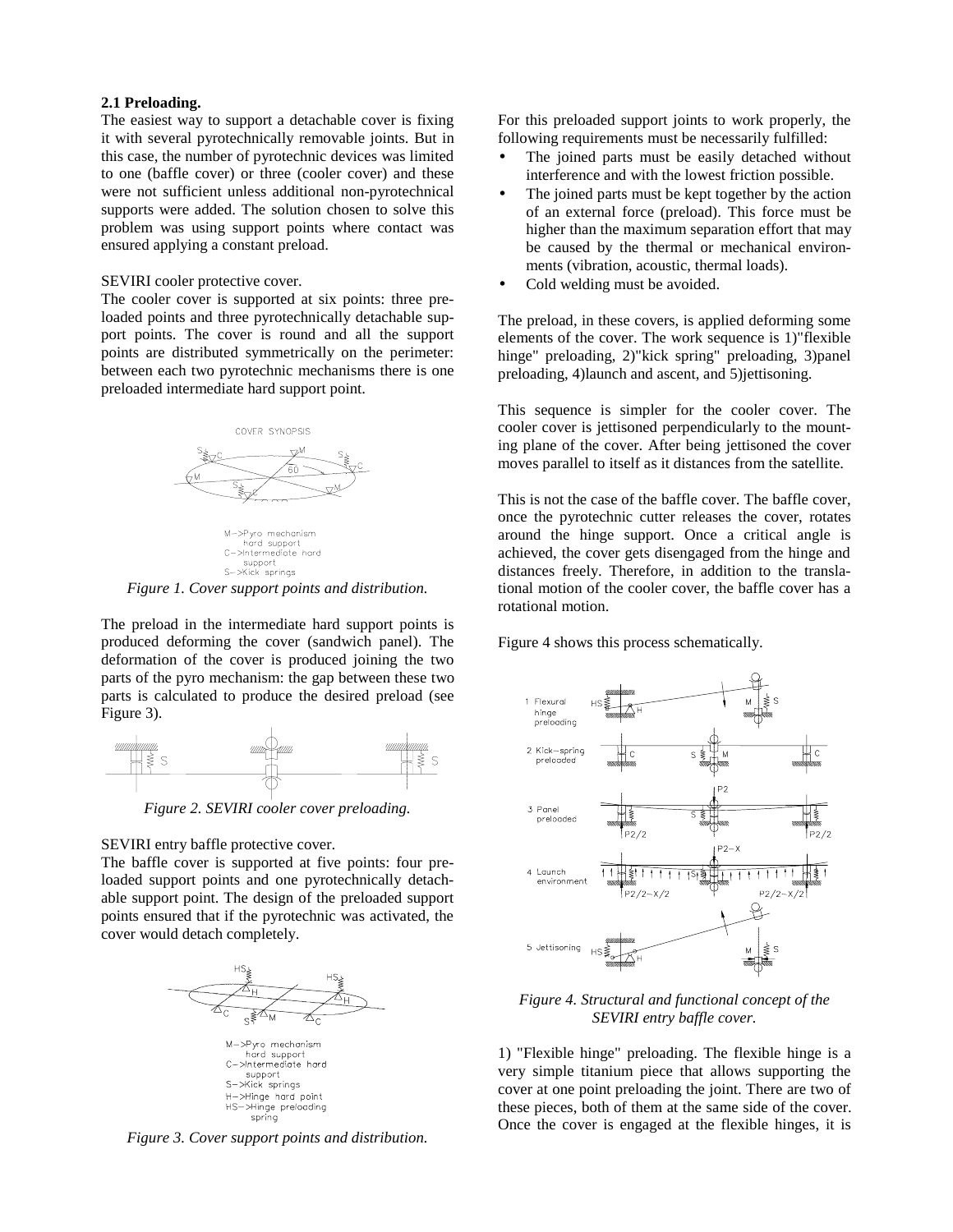turned until the contact is stabilised with the "kick spring".

2) Kick spring preloading. The function of the kick spring is to provide the initial separation speed once the cover is jettisoned. During the mounting of the cover, this spring must be compressed.

3) Panel preloading. The panel is the flat surface of the cover. The panel has some flexibility: when it is deformed to allow the bonding of the two parts of the pyro mechanism, which together are shorter than the lateral support points, it produces a joining preload at these lateral support points that prevents the cover from separating.



*Figure 5. Baffle cover panel deformation FEM analysis (view out of scale).*

4) Launch and ascent. Once all the support points are preloaded, the cover is ready for the launch environment.

5) Jettisoning. The jettisoning operation is activated firing the pyrotechnic cutter. Once the pyro bolt is cut, all the preloads of the rest of the support points are discharged and the cover is released.

- The first preload to disappear is the preload at the hard points (points C in Figure 3): when this preload is discharged the cover loses contact with the hard points.
- The kick spring will continue pushing the cover apart for some distance. Lost the contact between the cover and the spring, the baffle cover will still continue rotating around the hinge for a small angle.
- The critical rotation angle is achieved and the cover is disengaged from the hinge. The cover distances freely.

#### Calculation.

A detachable preloaded support can be treated analytically as a bonded piece if the preload is sufficient. The maximum external load must always be higher than the preload. Following this statement, calculating the preload is easy for static loads (or quasi-static). For sine and random loads it is also easy although a criterion

must be defined: the preload is a constant force while the sine or random loads are not.

#### **2.2 The preloaded supports.**

#### Hinge.

The flexible hinge, of the SEVIRI entry baffle cover, was designed to fulfil the following main requirements:

- Maximum allowable volume:  $60 \times 35 \times 124$  mm.
- It must provide one point of support for the cover during all the phases of the mission prior to arriving at the final orbit.
- It must passively allow, without interference and with limited friction (a friction budget must be performed) the correct release and jettison of the cover.



*Figure 6. Flexible hinge mechanism.*



*Figure 7. Flexible hinge mechanism, lateral view.*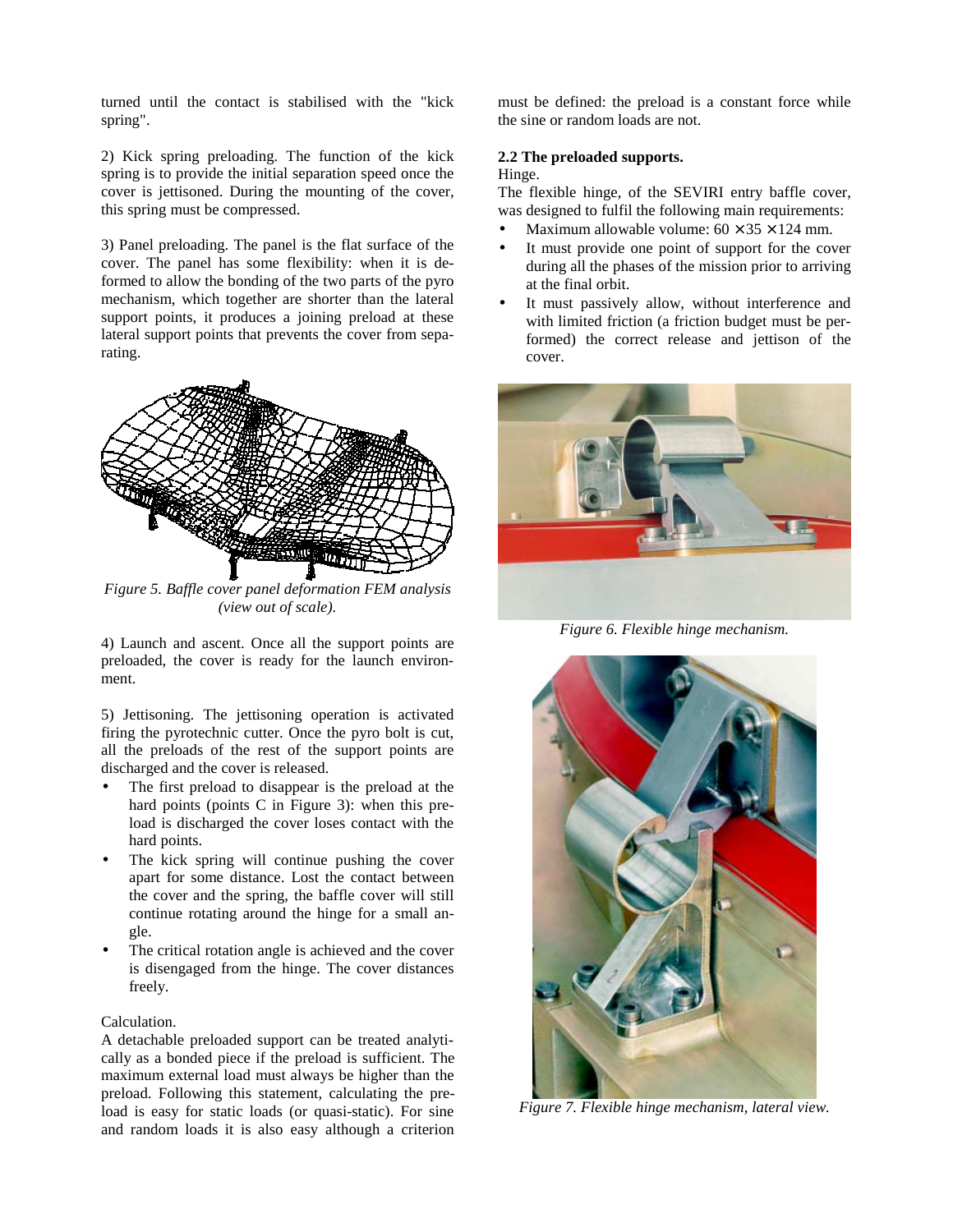The most outstanding problems that were faced during the design of the hinge were:

- The allowable volume.
- The high preload required in order to overcome the acoustic environment.
- The hinge must allow the jettisoning of the cover without interference.
- Manufacturing with very tight tolerances to achieve the required stiffness and strength.
- Cold welding due to high preloads and dynamic environment.
- The friction caused by the sliding of the two contact surfaces when the cover turns during the first stage of the jettisoning.



*Figure 8. Hinge characterisation test.*

In order to avoid the cold welding or similar undesired effects that could have an impact on the correct release of the covers, the detachable pieces were coated with TiC (titanium carbide) applied using the Physical Vapour Deposition (PVD) process<sup>2</sup>. Unlike other processes, this process may be carried out at a temperature which maintains the properties of the structure of the titanium.

The contact surfaces must be designed performing a trade-off between these two points:

- The contact surface cannot be a flat surface against another flat surface, since this kind of contact surface cannot withstand forces in a plane (or only by friction).
- The contact surface cannot be a cone against a cone or sphere if the aperture of the cone is small and causes bonding due to friction.

The conclusion of this trade-off must be the aperture angle of a cone:

- Closed enough so that every lateral or axial load is withstood without the surfaces detaching (for a given preload).
- Open enough so that the contact surfaces do not get stuck due to friction (for any preload).

From the hinge standpoint, the functional sequence of the jettisoning is:

- Once released, the cover loses contact with the hard points and the kick spring. Up to this point, the cover has turned around the hinge.
- The cover continues rotating around the hinge up to the critical angle. During this rotation there is fric-

tion between the two surfaces in contact. The preload produced by the flexible hinge itself causes this friction. Nevertheless, since the preload decreases as the angle is changing, the friction also decreases.

- There is an angle, between the "loss of contact with" kick spring" angle and the critical angle for which the preload is zero.
- The cover loses contact with the hinge and disengages.

Hard points.



*Figure 9. Hard points.*

Hard points, located in front of the flexible hinges, are composed of two detachable parts: on the cover side a cone and on the satellite side a sphere. This kind of contact provided the support of all the loads caused by the thermal and mechanical environment and at the same time made it possible for the cover to separate without interference or friction. The aperture of the cone is designed by performing a trade-off, in the same way as for the flexible hinge support (explained above).

This trade-off, performed for the hard points, concluded that there was no angle that fulfilled both conditions at the same time. The angles that are open enough not to cause friction problems during detachment were not enough to absorb the external lateral loads. This problem was solved using two aperture angles (two different cones with two different aperture angles) at the same time.

One of the angles was calculated such that it would be open enough to prevent sticking during the detachment, while the other one was calculated such that it was closed enough to prevent detachment due to the environmental loads.

 2 SENER qualified the PVD process for the Silex LEO LLD project.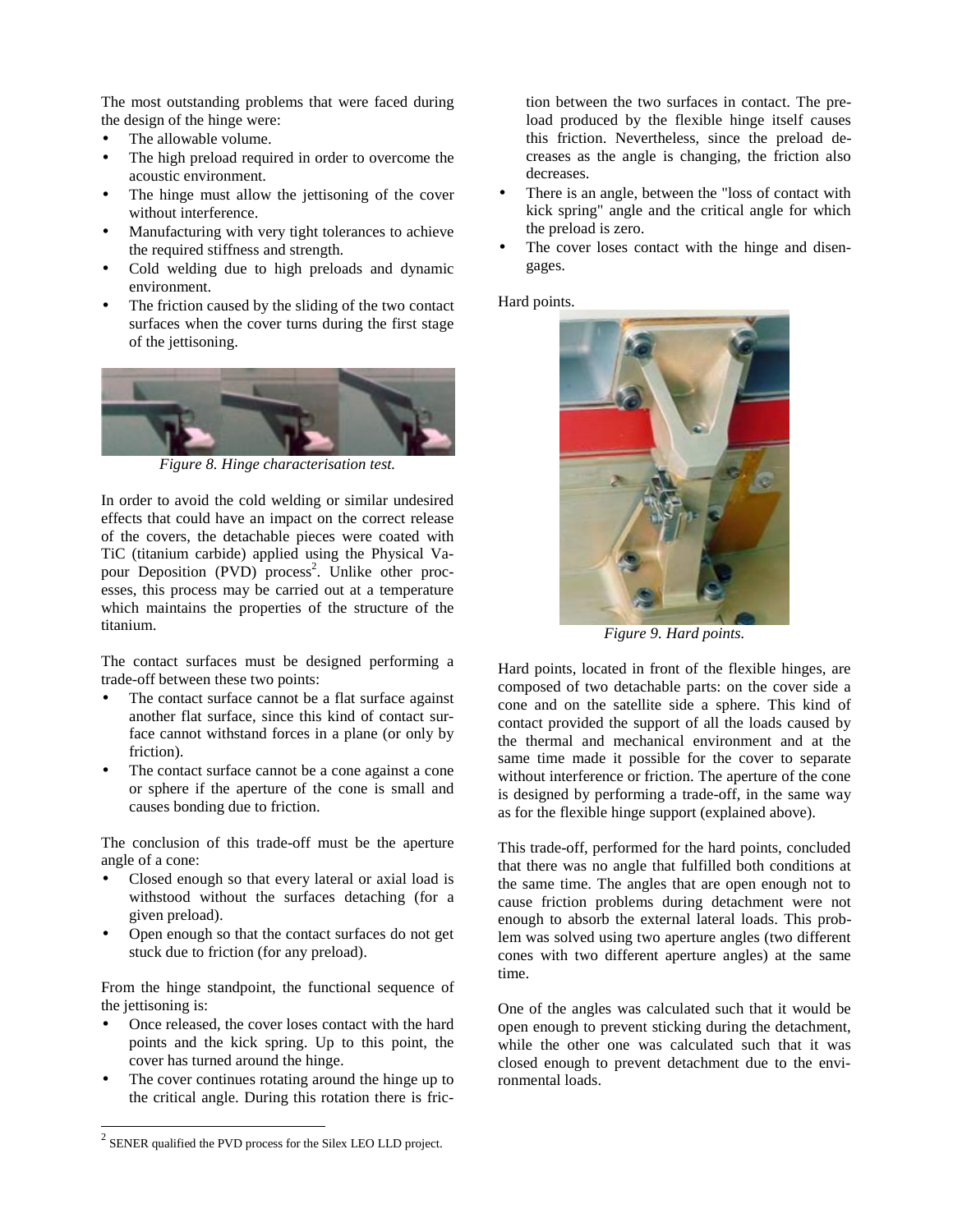

*Figure 10. Hard points, contact surfaces.*

Therefore, the cover contact surface, as shown in Figure 10, is not a pure cone.

#### **2.3 Pyrotechnic support.**

The fifth support point, is mainly composed of a double pyro cutter and a rod. The rod is cut to jettison the cover.

During the integration of the cover, and after supporting it by the two hinges and the two hard points, a gap exists between the fixed and jettisonable parts. This gap is absorbed deforming the panel, and therefore applying a preload to the rest of the supports (especially the hard points).



*Figure 11. Pyro mechanism and hard points.*

#### **2.4 Jettisoning.**

Once the covers are not needed (after transfer orbit), they must be ejected. The main requirement of the ejection is not causing damage to the satellite. For this to happen a minimum ejection velocity is required and the ejection direction must be such that no interference exists with any other part of the satellite.

Since the release of the covers is very important for the mission of the satellite, this operation has been designed with redundancy. In the case of the baffle cover the level of redundancy is up to three: the pyro cutters are fully redundant and the separation is produced by three different forces: the spin of the satellite, the deformation of the cover itself and the kick spring located next to the pyrotechnic.

All the jettisoning process has been simulated using SENDAP<sup>3</sup> software.

Figure 12 shows the evolution of the separation velocity and distance between the baffle cover and the satellite.

#### **Baffle cover ejection (no delay, 90 rpm)**



*Figure 12. SEVIRI baffle cover ejection simulation.*

Figure 13 shows the evolution of the separation velocity for the cooler cover. In this case, one pyrotechnic failure has been considered.



*Figure 13. SEVIRI baffle cover ejection simulation.*

The simulations demonstrated that the jettisoning fulfilled all the requirements, namely absence of interference and minimum jettisoning speed. The tests confirmed this fact during the qualification stage.

### **2.5 Other requirements.**

## Tightness.

So as to avoid the contamination of the inner cavities of the satellite due to the external dust, the cover provided effective isolation. A seal made of silicone rubber was designed specifically for this function: it absorbed high displacements with low sealing pressure variations.

#### Venting.

l

Since the external pressure decreases during the ascent of the satellite to its first orbit, the inner pressure must be released. For this to happen, preventing at the same time the contamination of the inner satellite elements, a

 3 SENDAP stands for SENER dynamic analysis program. This software is capable of simulating very complex dynamic situations: it was

designed to simulate the docking / berthing of spacecraft and it was qualified for the HERMES space plane program.